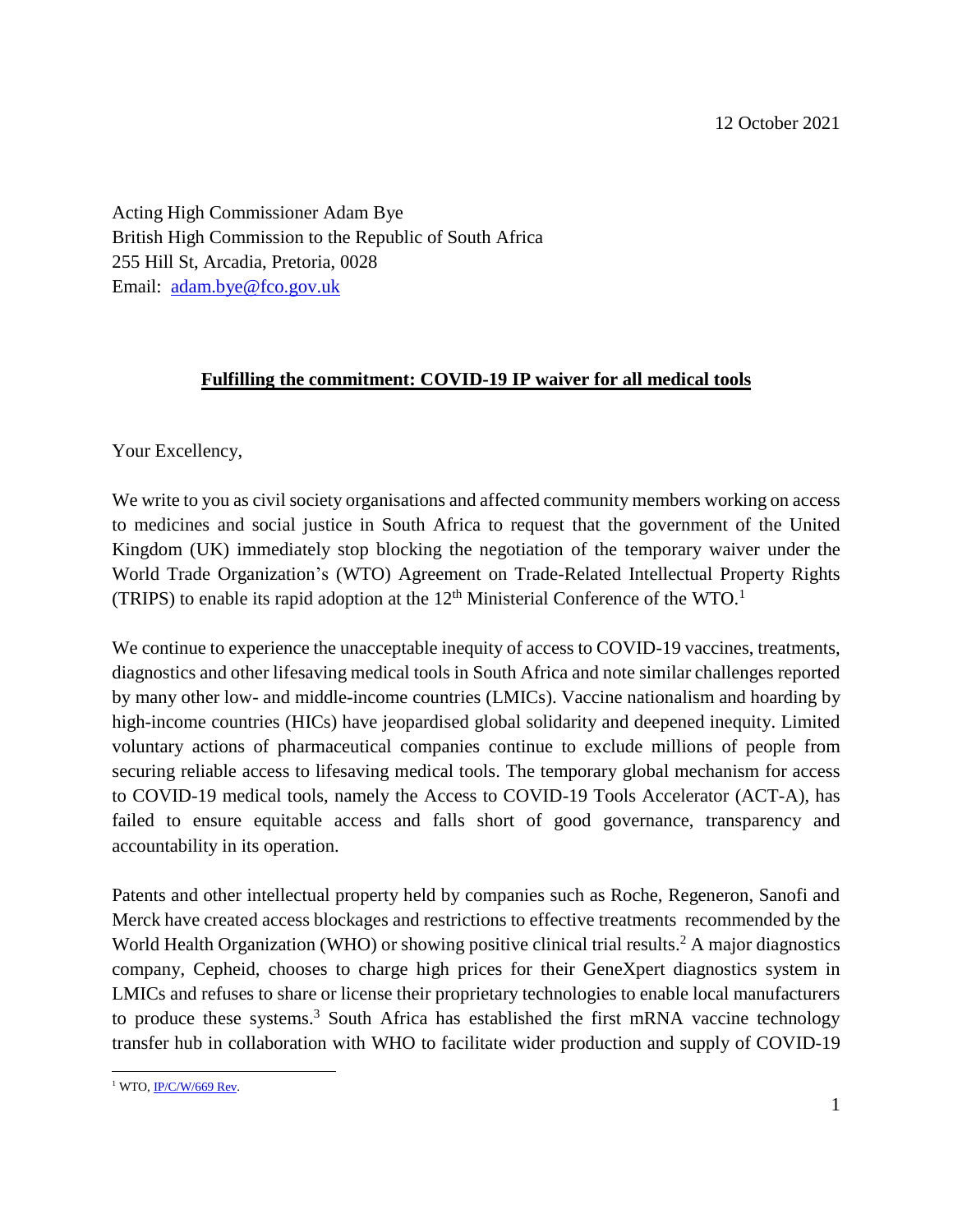mRNA vaccines by and for LMICs. <sup>4</sup> Unfortunately, none of the major mRNA vaccine developers have joined this initiative, and patents on mRNA vaccines secured by these developers are hindering prospective local production. Moderna has not applied for registration to supply its vaccine in South Africa but has already obtained South African patents related to the vaccine.

People in LMICs have contributed to breakthroughs in biomedical science during this pandemic. In addition to South Africa's supportive public policies and funding, thousands of South Africans have supported and participated in critical clinical trials leading to eventual medical innovations that can save lives around the world. However, these contributions have not ensured equitable and reliable access to the resulting COVID-19 medical tools. Instead we are forced to rely on HIC donations and major companies' minimal and delayed deliveries. Our right to produce and supply these urgently needed medical tools is denied. This is injustice. We demand change, not charity. We call on the UK government to join waiver-supporting countries to make the TRIPS waiver a reality, enabling greater self-reliance for South Africa and other LMICs.

We are deeply concerned by the UK government's lack of solidarity and bad faith engagement in the TRIPS waiver negotiation process. The government's calls for global solidarity are undermined by its actions to the contrary in international fora. The waiver proposal has been officially sponsored by 64 countries, with many more countries supporting the waiver and demanding its rapid adoption. Yet the UK remains one of a small number of HICs that continue to oppose the proposal. The UK is at the same time among the top ten HICs who have hoarded excess COVID-19 vaccine doses. <sup>2</sup> The UK government has repeatedly denied increasing evidence of how intellectual property creates barriers for access to medical tools in the pandemic and the need for the waiver as a temporary, expeditious option to overcome the limitations of existing international rules.

The waiver negotiation has been delayed for over a year while the pandemic continues to affect millions of people, with more concerning variants of the virus putting even greater strain on already overburdened public health systems. The world is watching now as the WTO Ministerial Conference is fast approaching. The waiver should be adopted with coverage for all lifesaving medical tools, not only vaccines, and with a duration that is sufficient to enable more production and supply to improve the pandemic response. The UK has an undeniable responsibility to act in true solidarity and stop blocking other countries' proposal which could save more lives.

Ahead of the TRIPS Council formal meeting tomorrow, we sincerely request that the UK government stop blocking the negotiation and adoption of the TRIPS waiver.

 $\overline{\phantom{a}}$ <sup>2</sup> [https://healthpolicy-watch.org/msf-870-million-vaccine-doses-being-hoarded-by-10-rich-countries-tragedy-in-the-making-for-those-deprived](https://healthpolicy-watch.org/msf-870-million-vaccine-doses-being-hoarded-by-10-rich-countries-tragedy-in-the-making-for-those-deprived-of-jabs/)[of-jabs/](https://healthpolicy-watch.org/msf-870-million-vaccine-doses-being-hoarded-by-10-rich-countries-tragedy-in-the-making-for-those-deprived-of-jabs/)